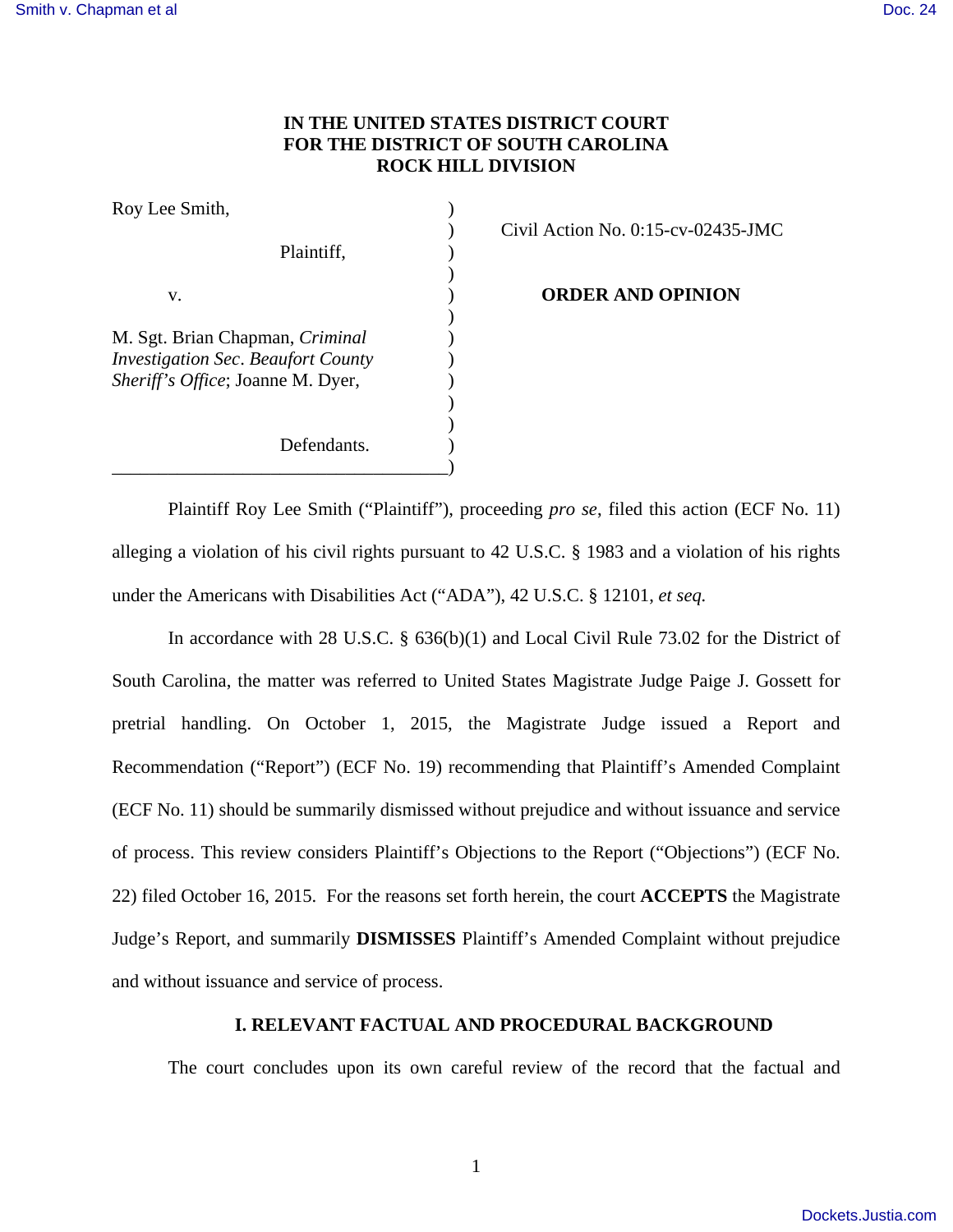procedural summation in the Magistrate Judge's Report (ECF No. 19) is accurate, which the court incorporates herein without a recitation.

#### **II. LEGAL STANDARD AND ANALYSIS**

The Magistrate Judge's Report is made in accordance with 28 U.S.C. § 636(b)(1) and Local Civil Rule 73.02 for the District of South Carolina. The Magistrate Judge makes only a recommendation to this court. The recommendation has no presumptive weight. The responsibility to make a final determination remains with this court. *See Matthews v. Weber*, 423 U.S. 261, 270-71 (1976). This court is charged with making a *de novo* determination of those portions of the Report to which specific objections are made, and the court may accept, reject, or modify, in whole or in part, the Magistrate Judge's recommendation, or recommit the matter with instructions. *See* 28 U.S.C. § 636 (b)(1).

Objections to a Report must specifically identify portions of the Report and the basis for those objections. Fed. R. Civ. P. 72(b). "[I]n the absence of a timely filed objection, a district court need not conduct a *de novo* review, but instead must 'only satisfy itself that there is no clear error on the face of the record in order to accept the recommendation.'" *Diamond v. Colonial Life & Acc. Ins. Co.*, 416 F.3d 310, 316 (4th Cir. 2005) (quoting Fed. R. Civ. P. 72 advisory committee's note). Failure to timely file specific written objections to a Report will result in a waiver of the right to appeal from an order from the court based upon the Report. 28 U.S.C. § 636(b)(1); *Thomas v. Arn*, 474 U.S. 140, 155 (1985); *Wright v. Collins*, 766 F.2d 841 (4th Cir. 1985); *United States v. Schronce*, 727 F.2d 91, 94 (4th Cir. 1984). If a party fails to properly object because the objections lack the requisite specificity, then *de novo* review by the court is not required.

As Plaintiff is a *pro se* litigant, the court is required to liberally construe his arguments.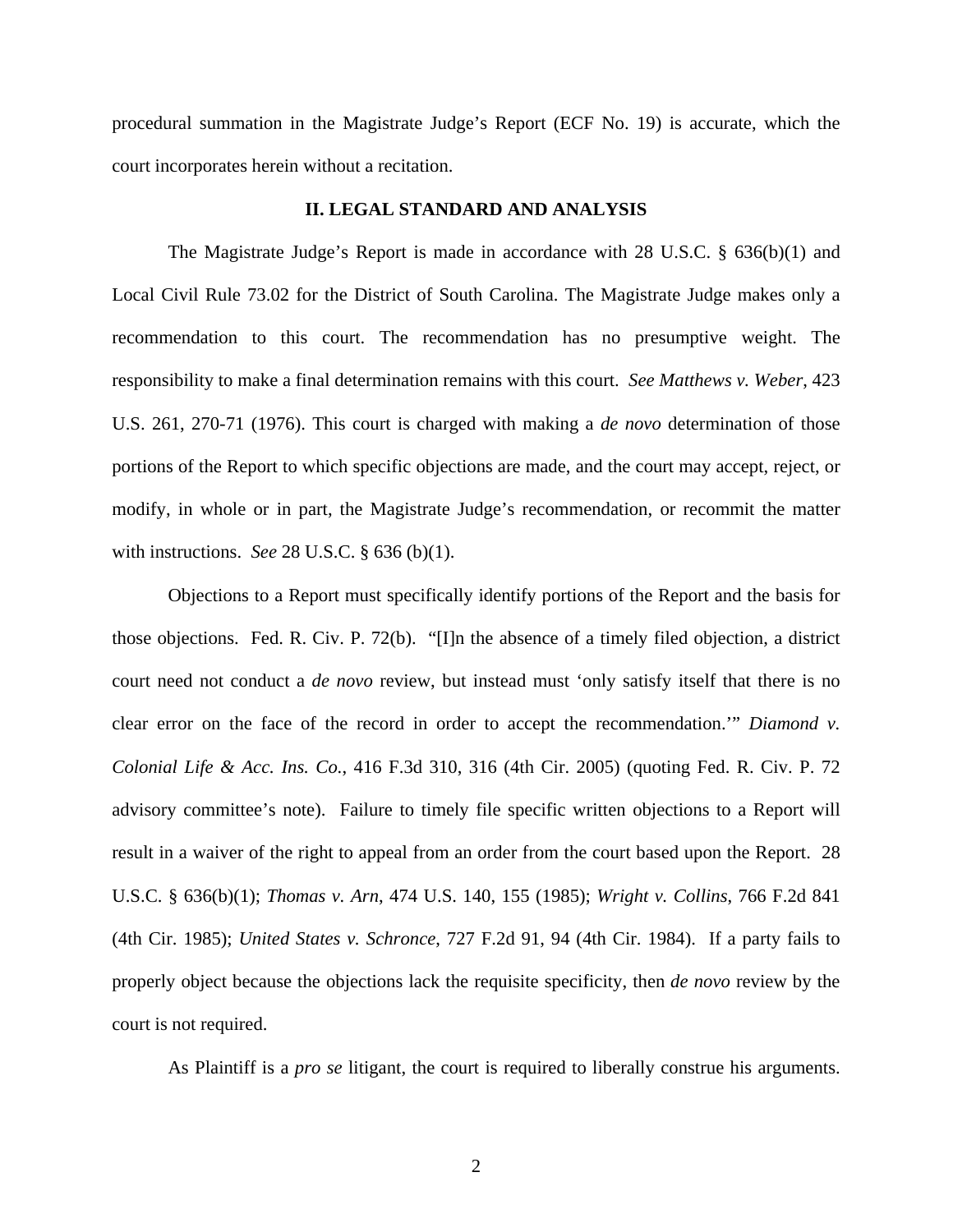*Gordon v. Leeke*, 574 F.2d 1147, 1151 (4th Cir. 1978). Even liberally construed, Plaintiff's Objections fail to address the deficiencies pointed out by the Magistrate Judge's Report, and Plaintiff fails to explain why the Magistrate Judge's reasoning was incorrect. First, the Magistrate Judge concluded that Plaintiff was unable to meet the state action requirement for his § 1983 and his First Amendment claims against both Defendants, and Plaintiff failed to address these conclusions in his Objections. Additionally, in analyzing Plaintiff's First Amendment freespeech and freedom-of-the-press claims, the Magistrate Judge concluded that Plaintiff failed to state a plausible First Amendment Claim, and Plaintiff failed to address these conclusions in his Objections. Second, the Magistrate Judge concluded that Plaintiff failed to argue a violation of his rights under the ADA because he did not indicate that he sought employment by, was employed by, or was denied reasonable public accommodations or readily accessible services by Defendants. Again, Plaintiff did not address these conclusions in his Objections. Finally, the Magistrate Judge recommended that the court decline to exercise supplemental jurisdiction since no federal claims remain in the case, and Plaintiff did not address this recommendation in his Objections. In conclusion, the court finds that the Report provided an accurate summary of the facts and law, it does not contain clear error, and that Plaintiff has waived appellate review by only lodging general objections. *See Wright,* 766 F.2d at 845-46; *Thomas*, 474 U.S. at 8.

#### **III. CONCLUSION**

Based on the aforementioned reasons and a thorough review of the Report of the Magistrate Judge and the record in this case, the court **ACCEPTS** the Report of the Magistrate Judge (ECF No. 19), and **SUMMARILY DISMISSES** Plaintiff's Amended Complaint (ECF No. 11) **WITHOUT PREJUDICE** and without issuance of service of process.